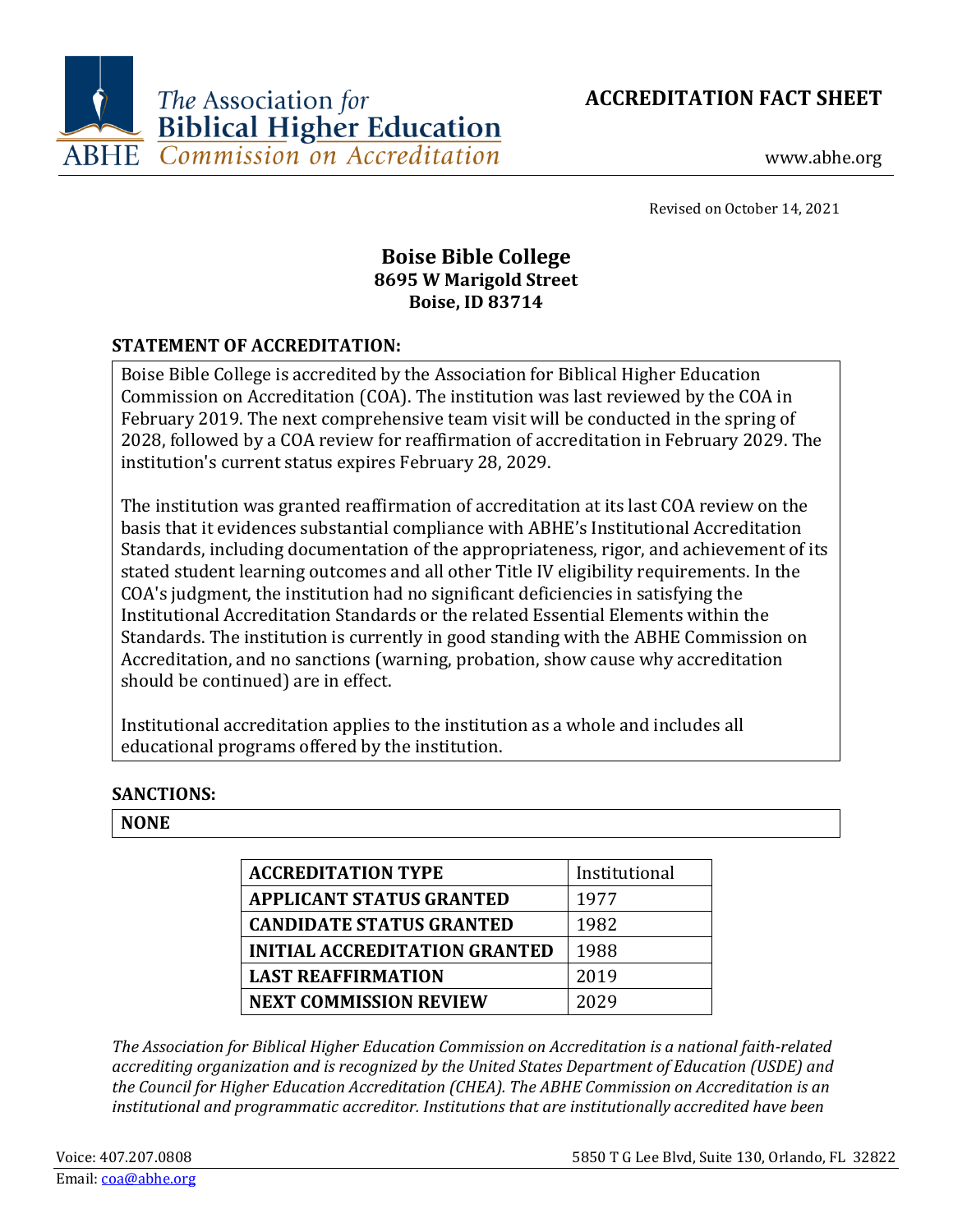*examined as a whole. Institutions that are programmatically accredited have specific programs that have been reviewed in light of ABHE standards. This statement of accreditation information is the Commission's official statement of an institution's accredited status.*

#### **ACCREDITATION DECISIONS:**

| <b>DATE</b>                           | <b>ACTION</b><br>A                     |
|---------------------------------------|----------------------------------------|
| $\mathbf{r}$<br>2019<br>, February '' | Granted reaffirmation of accreditation |

*Includes the following: applicant status, candidate status, initial accreditation, reaffirmation of accreditation, sanction, substantive change approval - last 5 years. Please see the "Policy on Communication of Accreditation Decisions" in the COA Manual.*

### **APPROVED DELIVERY METHODS:**

| TYPE:                             | <b>APPROVAL:</b>                                        |
|-----------------------------------|---------------------------------------------------------|
| Distance Education (online)       | The institution is authorized to offer up to 100% of an |
|                                   | academic program via distance education (online).       |
| <b>Correspondence Education</b>   | The institution is authorized to offer up to 49% of an  |
|                                   | academic program via correspondence education.          |
| <b>Competency-Based Education</b> | The institution is authorized to offer up to 49% of an  |
|                                   | academic program via competency-based education by      |
|                                   | the course/credit approach or direct assessment.        |

*Please see the "Policy on Alternative Academic Patterns" in the COA Manual.*

## **APPROVED OFF-CAMPUS LOCATIONS:**

| TVDE<br>IFE       | $\mathbf{1}$<br>ADDREJJ |
|-------------------|-------------------------|
| <b>NT</b><br>None |                         |

*A branch campus is an additional location of an institution that is geographically apart and independent of the main campus of the institution and (1) is permanent in nature;(2) offers courses in educational programs leading to a degree, certificate, or other recognized educational credential;(3) has its own faculty and administrative or supervisory organization; and (4) has its own budgetary and hiring authority. An additional location is a facility that is geographically apart from the main campus of the institution and at which the institution offers at least 50% of a program through classroom courses, hybrid courses, or a combination of both. An additional location may qualify as a branch campus and be subject to requirements pertaining to branch campuses. An extension site is an off-campus location where less than 50% of a degree program may be earned by classroom courses, hybrid courses, or a combination of both.*

## **APPROVED EDUCATIONAL PROGRAMS:**

| DEGREE/DIPLOMA/CERTIFICATE  | PROGRAM (MAJOR/CONCENTRATION)               |
|-----------------------------|---------------------------------------------|
| Certificate                 | Bible                                       |
| <b>Associate of Science</b> | Bible                                       |
| <b>Associate of Science</b> | <b>Christian Education</b>                  |
| <b>Associate of Science</b> | Church Leadership                           |
| Associate of Science        | Early Childhood Education                   |
| <b>Associate of Science</b> | <b>Intercultural Studies</b>                |
| <b>Associate of Science</b> | <b>Worship Arts</b>                         |
| <b>Bachelor of Arts</b>     | Bible/Christian Education Interdisciplinary |
| <b>Bachelor of Arts</b>     | Bible/Family and Children's Ministry        |